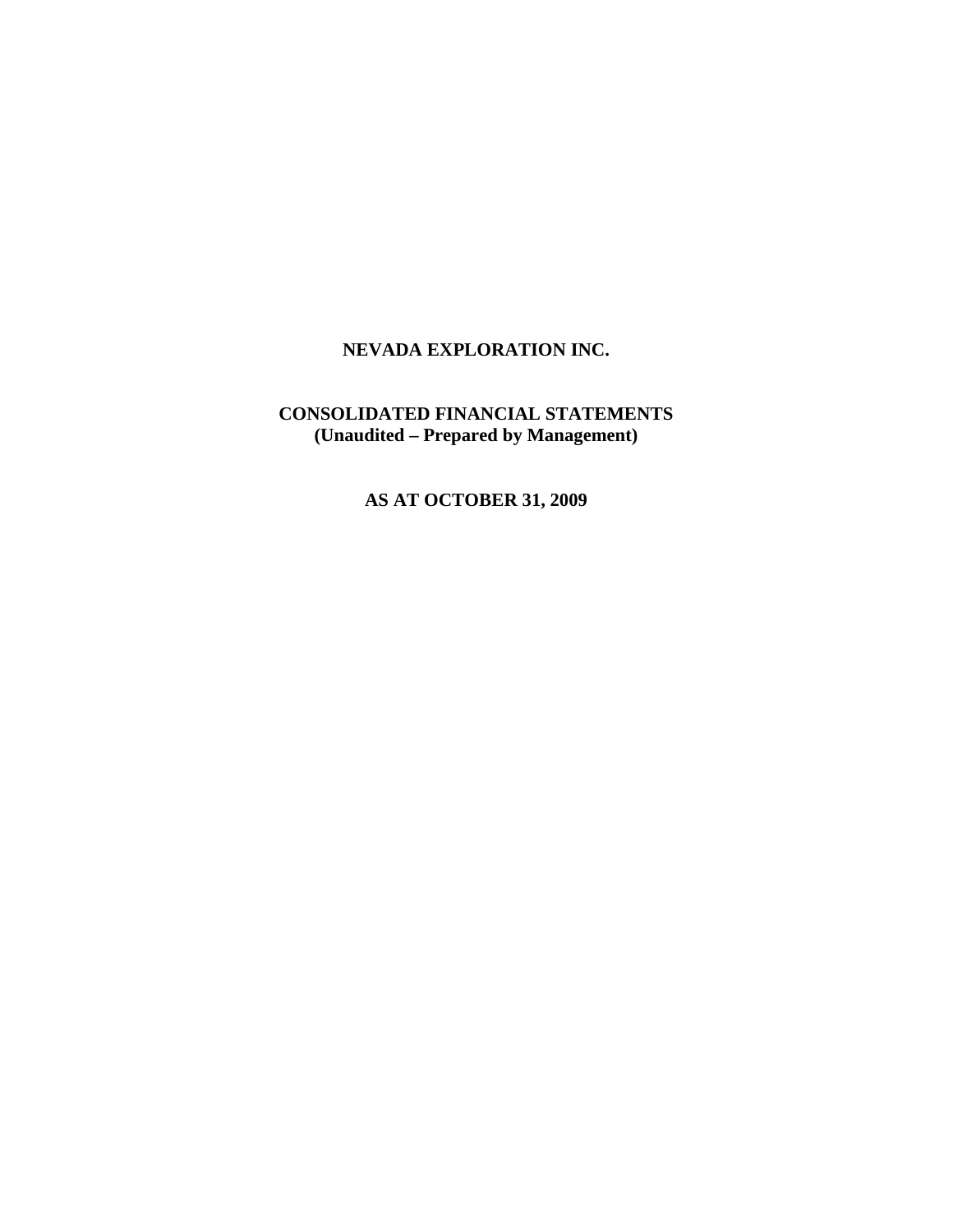# **UNAUDITED CONSOLIDATED INTERIM FINANCIAL STATEMENTS**

In accordance with National Instrument 51-102 released by the Canadian Securities Administrators, the Company discloses that its auditors have not reviewed the unaudited consolidated financial statements for the period ended October 31, 2009.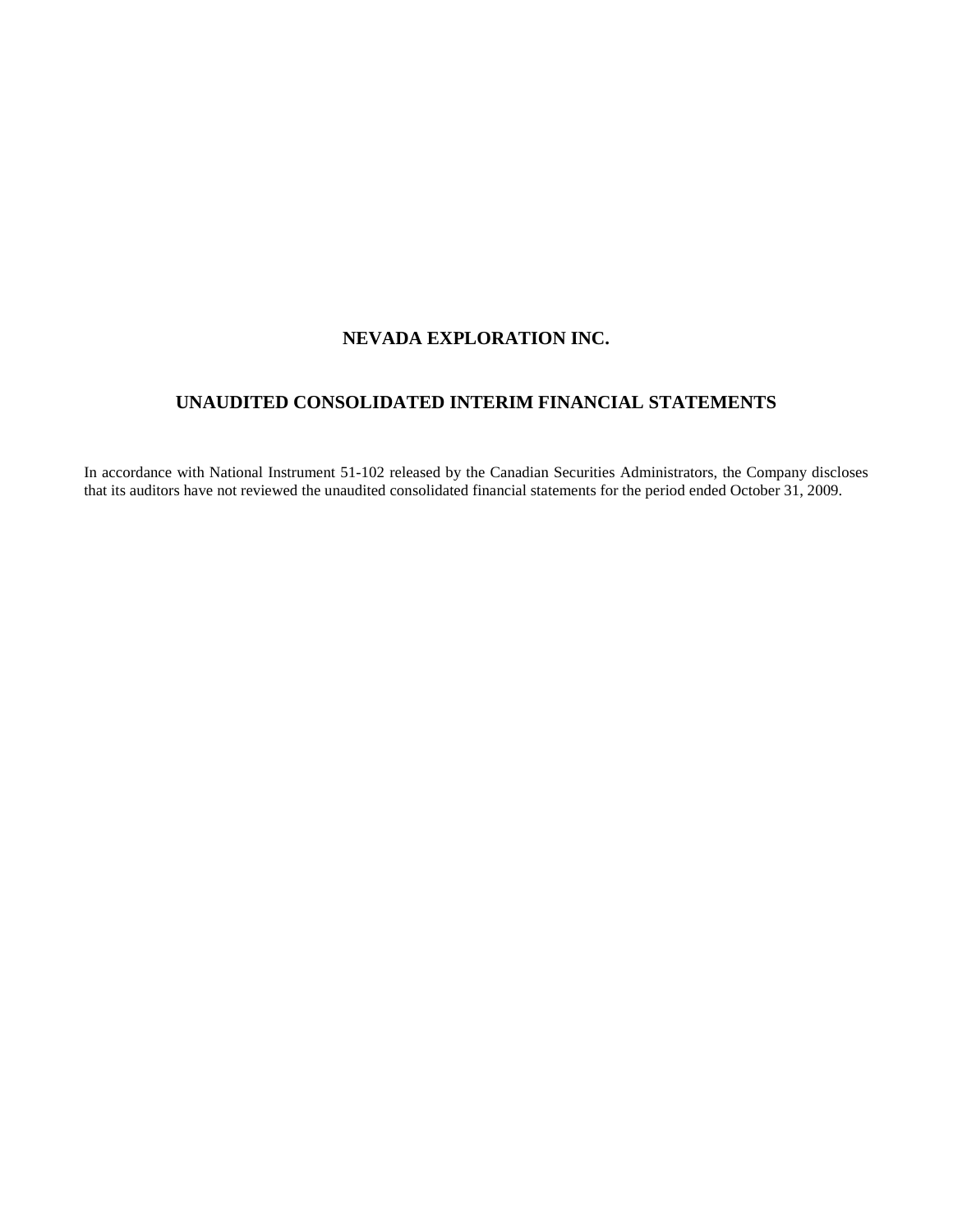CONSOLIDATED BALANCE SHEETS (Unaudited) (In Canadian Dollars)

|                                                                                                                                           | October 31,<br>2009                                              | April 30,<br>2009                                             |
|-------------------------------------------------------------------------------------------------------------------------------------------|------------------------------------------------------------------|---------------------------------------------------------------|
| <b>CURRENT ASSETS</b><br>Cash and cash equivalents<br>Loans receivable, bearing interest at a rate of 5% (Note 9)                         | \$<br>180,671<br>221,195                                         | \$<br>36,215<br>244,370                                       |
| Prepaid expenses and other                                                                                                                | 401,866                                                          | 17,459<br>298,044                                             |
| <b>EQUIPMENT</b> (Note 3)<br><b>MINERAL PROPERTIES</b> (Note 4)<br><b>DEPOSITS AND BONDS</b>                                              | 487,405<br>5,866,552<br>112,103                                  | 645,723<br>5,321,150<br>119,181                               |
|                                                                                                                                           | 6,867,926                                                        | 6,384,098<br>\$                                               |
| <b>CURRENT LIABILITIES</b><br>Accounts payable and accrued liabilities<br>Current portion of long-term debt (Note 5)                      | \$<br>199,587<br>25,904                                          | \$<br>184,510<br>37,670                                       |
| <b>LONG-TERM DEBT</b> (Note 5)                                                                                                            | 225,491<br><u>49,755</u>                                         | 222,180<br>74,142                                             |
|                                                                                                                                           | 275,246                                                          | 296,322                                                       |
| <b>SHAREHOLDERS' EQUITY</b><br>Capital stock (Note 6)<br>Warrants (Note 7)<br>Options (Note 7)<br>Contributed surplus (Note 8)<br>Deficit | 10,740,065<br>288,043<br>1,792,866<br>1,511,678<br>(7, 739, 972) | 9,674,536<br>278,743<br>1,539,185<br>1,511,678<br>(6,916,366) |
|                                                                                                                                           | 6,592,680<br>6,867,926<br>\$                                     | 6,087,776<br>\$<br>6,384,098                                  |

*BASIS OF PRESENTATION (NOTE 1) NATURE AND CONTINUANCE OF OPERATIONS (NOTE 2) SUBSEQUENT EVENTS (NOTE 14)*

The accompanying notes are an integral part of these financial statements.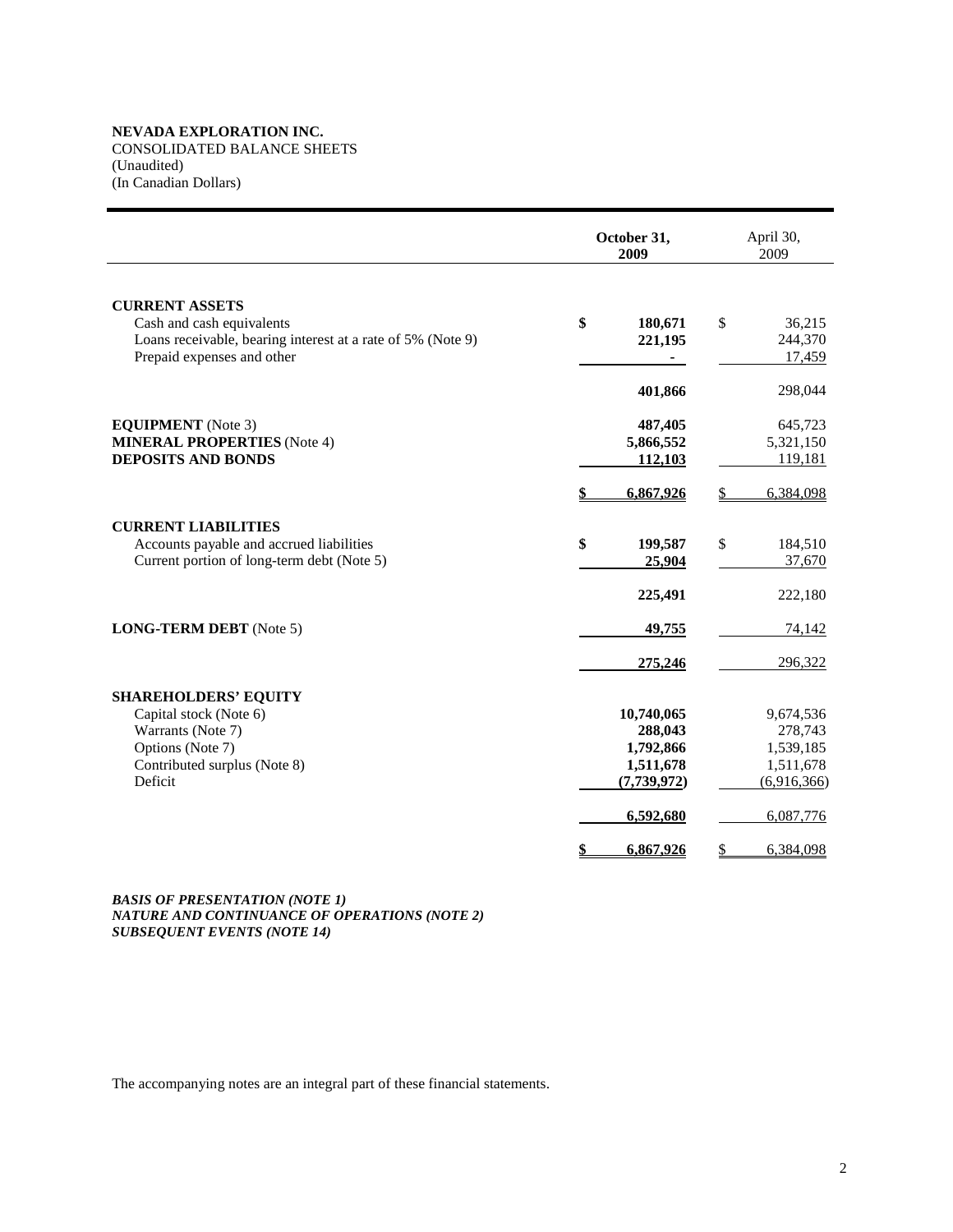# **NEVADA EXPLORATION INC.**  CONSOLIDATED STATEMENTS OF OPERATIONS, COMPREHENSIVE LOSS AND DEFICIT (Unaudited)

(In Canadian Dollars)

|                                                                              | <b>Three Months</b><br><b>Ended</b><br>October 31,<br>2009 | Three Months<br>Ended<br>October 31,<br>2008 | <b>Six Months</b><br><b>Ended</b><br>October 31,<br>2009 | <b>Six Months</b><br>Ended<br>October 31,<br>2008 |
|------------------------------------------------------------------------------|------------------------------------------------------------|----------------------------------------------|----------------------------------------------------------|---------------------------------------------------|
| <b>INTEREST INCOME</b>                                                       | 5,370                                                      | 23,036<br>\$                                 | 7,840                                                    | \$<br>27,569                                      |
| <b>EXPENSES</b>                                                              |                                                            |                                              |                                                          |                                                   |
| Amortization                                                                 | 25,805                                                     | 39,322                                       | 69,632                                                   | 76,916                                            |
| Foreign exchange (gain) loss                                                 | (19, 159)                                                  | 64,680                                       | 568                                                      | (51, 852)                                         |
| Interest (recovery) and bank                                                 |                                                            |                                              |                                                          |                                                   |
| charges                                                                      | 18,416                                                     | 359                                          | 10,782                                                   | 3,615                                             |
| Office expenses and other                                                    | 21,938                                                     | 137,111                                      | 35,829                                                   | 244,343                                           |
| Professional fees, consulting and                                            |                                                            |                                              |                                                          |                                                   |
| investor relations                                                           | 86,185                                                     | 109,183                                      | 115,160                                                  | 164,828                                           |
| Rent                                                                         | 32,000                                                     | 18,205                                       | 67,790                                                   | 45,158                                            |
| Salaries                                                                     | 159,725                                                    | 251,391                                      | 264,432                                                  | 469,928                                           |
| Stock-based compensation (Note 7)                                            | 184,451                                                    | 225,990                                      | 253,681                                                  | 451,980                                           |
| Travel                                                                       | 451                                                        | 9,466                                        | 1,151                                                    | 24,393                                            |
|                                                                              | 510,042                                                    | 855,707                                      | 819,025                                                  | 1,429,309                                         |
| <b>NET LOSS AND</b><br><b>COMPREHENSIVE LOSS</b><br><b>BEFORE OTHER ITEM</b> | (504, 672)                                                 | (832, 671)                                   | (811, 185)                                               | (1,401,740)                                       |
| <b>OTHER ITEM</b>                                                            |                                                            |                                              |                                                          |                                                   |
| (Loss) gain on sale of equipment                                             | 494                                                        |                                              | (12, 421)                                                |                                                   |
|                                                                              |                                                            |                                              |                                                          |                                                   |
| <b>NET LOSS AND</b><br><b>COMPREHENSIVE LOSS</b>                             | (504, 178)                                                 | (832,671)                                    | (823, 606)                                               | (1,401,740)                                       |
| <b>DEFICIT - BEGINNING OF</b><br><b>PERIOD</b>                               | (7, 235, 794)                                              | (5,508,395)                                  | (6,916,366)                                              | (4,939,326)                                       |
| <b>DEFICIT - END OF PERIOD</b>                                               | (7.739.972)                                                | \$<br>6,341,066                              | (7, 739, 972)                                            | (6,341,066)<br>S                                  |
| Basic and diluted loss per share                                             | (0.01)                                                     | $\mathcal{L}$<br>(0.01)                      | (0.01)                                                   | \$<br>(0.02)                                      |
| Weighted average number of shares<br>outstanding                             | 66,371,734                                                 | 58,737,106                                   | 66,371,734                                               | 58,883,105                                        |

The accompanying notes are an integral part of these financial statements.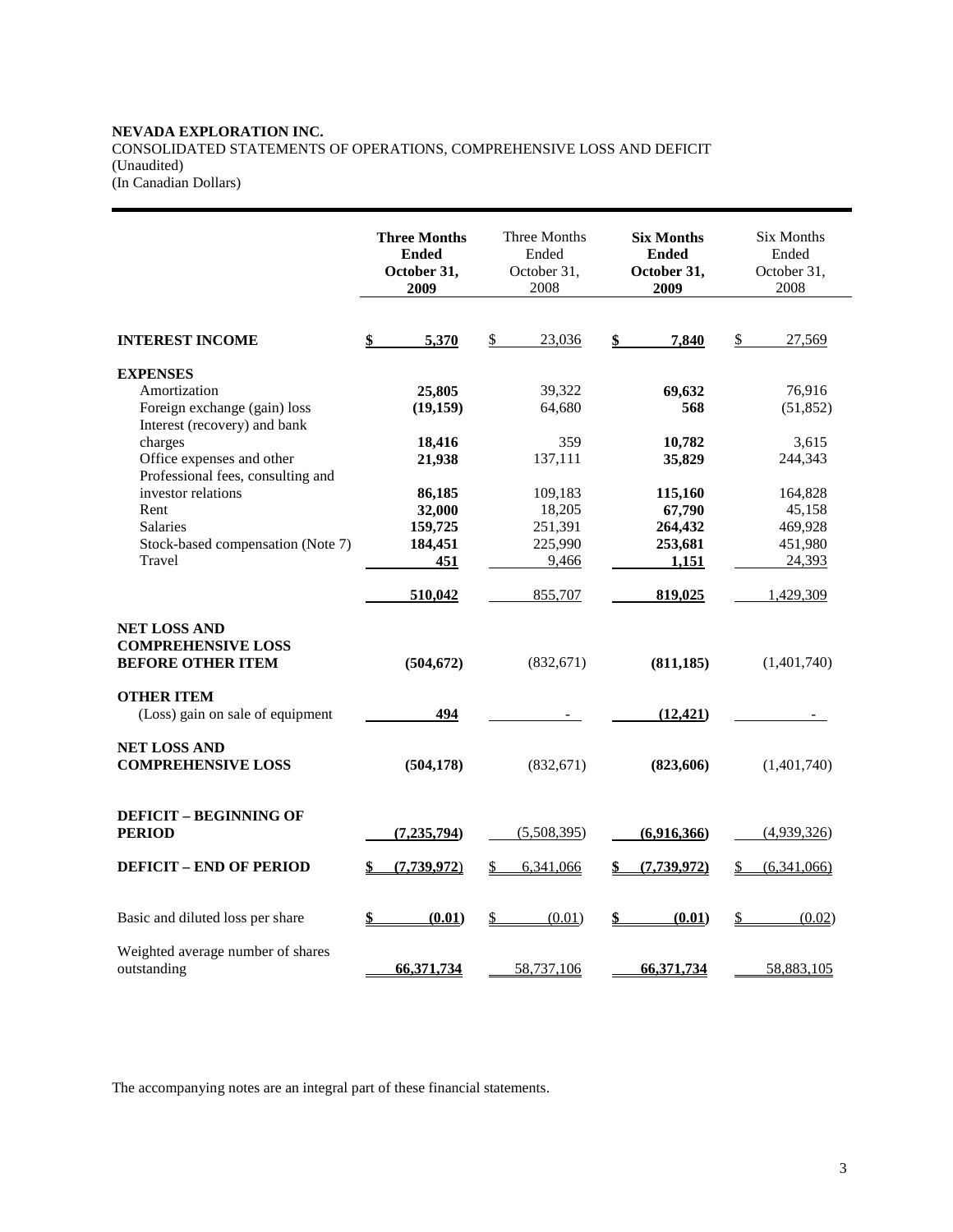# **NEVADA EXPLORATION INC.**  CONSOLIDATED STATEMENTS OF CASH FLOWS (Unaudited)

(In Canadian Dollars)

|                                                                       |    | <b>Three Months</b><br><b>Ended</b><br>October 31,<br>2009 | Three Months<br>Ended<br>October 31,<br>2008 | <b>Six Months</b><br><b>Ended</b><br>October 31,<br>2009 | <b>Six Months</b><br>Ended<br>October 31,<br>2008 |
|-----------------------------------------------------------------------|----|------------------------------------------------------------|----------------------------------------------|----------------------------------------------------------|---------------------------------------------------|
| <b>OPERATING ACTIVITIES</b>                                           |    |                                                            |                                              |                                                          |                                                   |
| Net loss                                                              | \$ | (504, 178)                                                 | \$<br>$(832,671)$ \$                         | $(823,606)$ \$                                           | (1,401,740)                                       |
| Items not affecting cash:                                             |    |                                                            |                                              |                                                          |                                                   |
| Amortization                                                          |    | 25,805                                                     | 39,322                                       | 69,632                                                   | 76,916                                            |
| Loss (gain) on sale of vehicles<br>Foreign exchange                   |    | (494)<br>15,485                                            |                                              | 12,421<br>38,094                                         |                                                   |
| Accrued interest                                                      |    | (3,920)                                                    |                                              | (7, 840)                                                 |                                                   |
| Stock-based compensation                                              |    | 184,451                                                    | 225,990                                      | 253,681                                                  | 451,980                                           |
|                                                                       |    | (282, 851)                                                 | (567, 359)                                   | (457, 618)                                               | (872, 844)                                        |
| Change in non-cash working capital items                              |    |                                                            |                                              |                                                          |                                                   |
| Accounts receivable                                                   |    |                                                            | (6,309)                                      |                                                          | (42, 397)                                         |
| Prepaid expenses and other                                            |    | 16,260                                                     | 4,255                                        | 17,459                                                   | 51,355                                            |
| Accounts payable and accrued liabilities                              |    | (105, 254)                                                 | (34,788)                                     | 15,077                                                   | (140, 523)                                        |
|                                                                       |    | (371, 845)                                                 | (604, 201)                                   | (425,082)                                                | (1,004,409)                                       |
| <b>FINANCING ACTIVITIES</b><br>Issuance of capital stock and warrants |    |                                                            |                                              |                                                          |                                                   |
| (net of shares issue costs)                                           |    | 1,065,578                                                  |                                              | 1,065,578                                                | 253,335                                           |
| Loan payable                                                          |    |                                                            |                                              | 110,223                                                  |                                                   |
| Repayment of loan payable                                             |    | (110, 223)                                                 |                                              | (110, 223)                                               |                                                   |
| (Repayment of) long-term debt                                         |    | (22,760)                                                   | 14,064                                       | (36, 153)                                                | 8,772                                             |
|                                                                       |    | 932,595                                                    | 14,064                                       | 1,029,425                                                | 262,107                                           |
| <b>INVESTING ACTIVITIES</b>                                           |    |                                                            |                                              |                                                          |                                                   |
| Loan receivable                                                       |    |                                                            | (40,607)                                     |                                                          | (47, 922)                                         |
| Term deposits                                                         |    |                                                            | 1,867,584                                    |                                                          | 1,528,093                                         |
| Proceeds on sale of equipment<br>Acquisition of equipment             |    | 73,074                                                     | (57, 816)                                    | 229,964                                                  | (242, 774)                                        |
| Mineral properties                                                    |    | (502, 784)                                                 | (1,041,592)                                  | (689, 851)                                               | (1,964,718)                                       |
| Deposits and bonds                                                    |    |                                                            | 31,086                                       |                                                          | (24, 531)                                         |
|                                                                       |    | (429,710)                                                  | 758,655                                      | (459, 887)                                               | (751, 852)                                        |
| <b>INCREASE (DECREASE) IN CASH AND</b><br><b>CASH EQUIVALENTS</b>     |    | 131,040                                                    | 168,518                                      | 144,456                                                  | (1,494,154)                                       |
|                                                                       |    |                                                            |                                              |                                                          |                                                   |
| <b>CASH AND CASH EQUIVALENTS -</b><br><b>BEGINNING OF PERIOD</b>      |    | 49,631                                                     | 245,778                                      | 36,215                                                   | 1,908,450                                         |
| <b>CASH AND CASH EQUIVALENTS -</b><br><b>END OF PERIOD</b>            | S. | <u>180,671</u>                                             | $414,296$ \$<br>S.                           | <u>180,671 \$</u>                                        | 414,296                                           |

The accompanying notes are an integral part of these financial statements.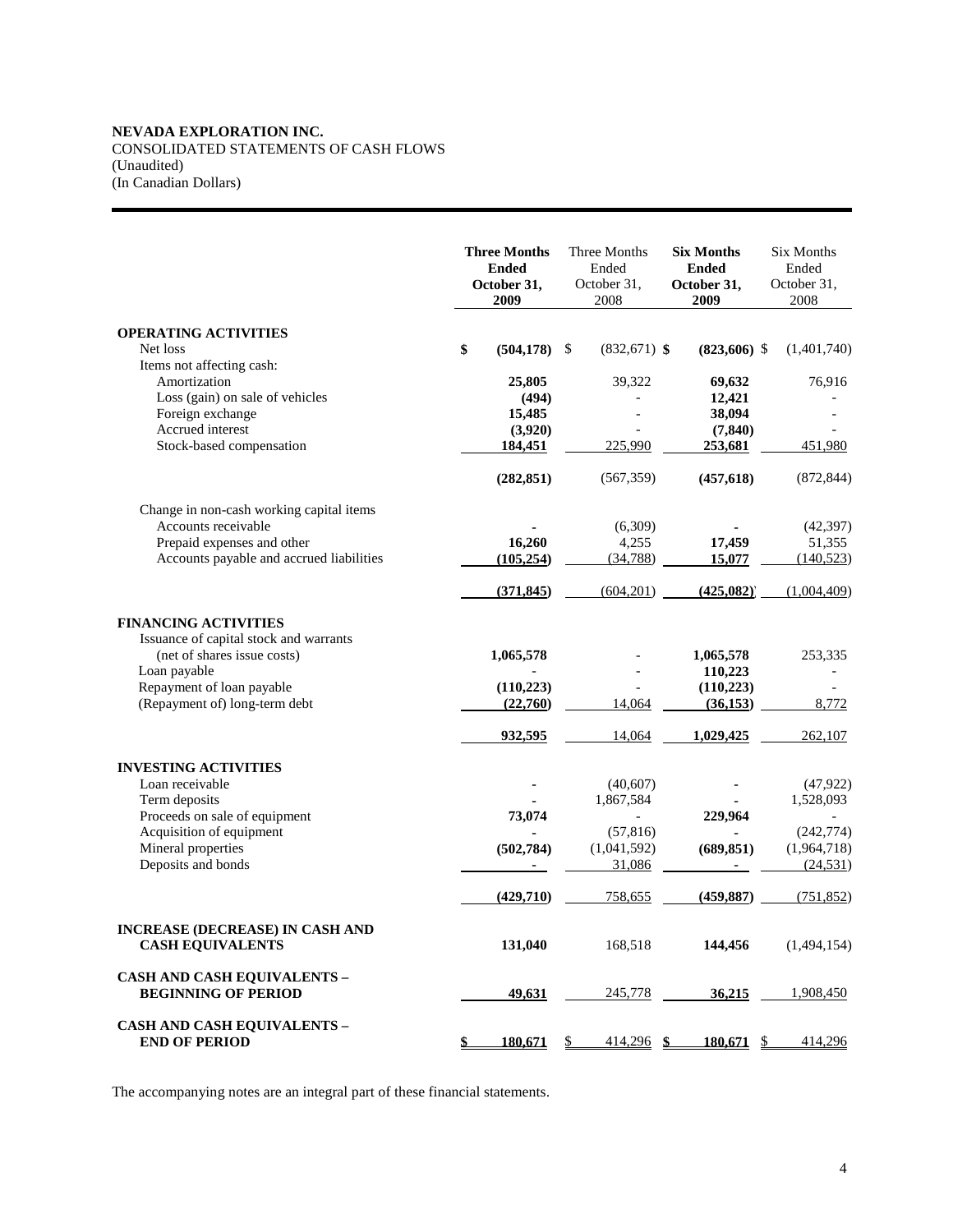#### **1. BASIS OF PRESENTATION**

 The consolidated interim period financial statements have been prepared by the Company in accordance with Canadian generally accepted accounting principles. All financial summaries included are presented on a comparative and consistent basis showing the figures for the corresponding period in the preceding year. The preparation of financial data is based on accounting principles and practices consistent with those used in the preparation of annual financial statements, except as noted below. Certain information and footnote disclosure normally included in financial statements prepared in accordance with generally accepted accounting principles have been condensed or omitted. These consolidated interim period statements should be read together with the audited financial statements and the accompanying notes included in the Company's latest annual report. In the opinion of the Company, its unaudited consolidated interim financial statements contain all adjustments necessary in order to present a fair statement of the results of the interim periods presented.

#### *Principles of consolidation*

 These consolidated financial statements include the accounts of the Company and its wholly-owned subsidiary, 2107189 Ontario Inc. and its wholly owned United States subsidiary Pediment Gold LLC. Significant inter-company balances and transactions have been eliminated upon consolidation.

#### **Recent accounting pronouncements**

#### *Business combinations*

 In January 2009, the CICA issued Handbook Section 1582, Business Combinations, which replaces the existing standards. This section establishes the standards for the accounting of business combinations, and states that all assets and liabilities of an acquired business will be recorded at fair value. Estimated obligations for contingent considerations and contingencies will also be recorded at fair value at the acquisition date. The standard also states that acquisitionrelated costs will be expensed as incurred and that restructuring charges will be expensed in the periods after the acquisition date. This standard is equivalent to the International Financial Reporting Standards on business combinations. This standard is applied prospectively to business combinations with acquisition dates on or after January 1, 2011. Earlier adoption is permitted. The Company is currently evaluating the impact of adopting this standard on its consolidated financial statements.

#### *Consolidated financial statements*

 In January 2009, the CICA issued Handbook Section 1601, consolidated financial statements, which replaces the existing standards. This section establishes the standards for preparing consolidated financial statements and is effective for interim and annual consolidated financial statements beginning on or after January 1, 2011. The Company is currently evaluating the impact of adopting this standard on its consolidated financial statements.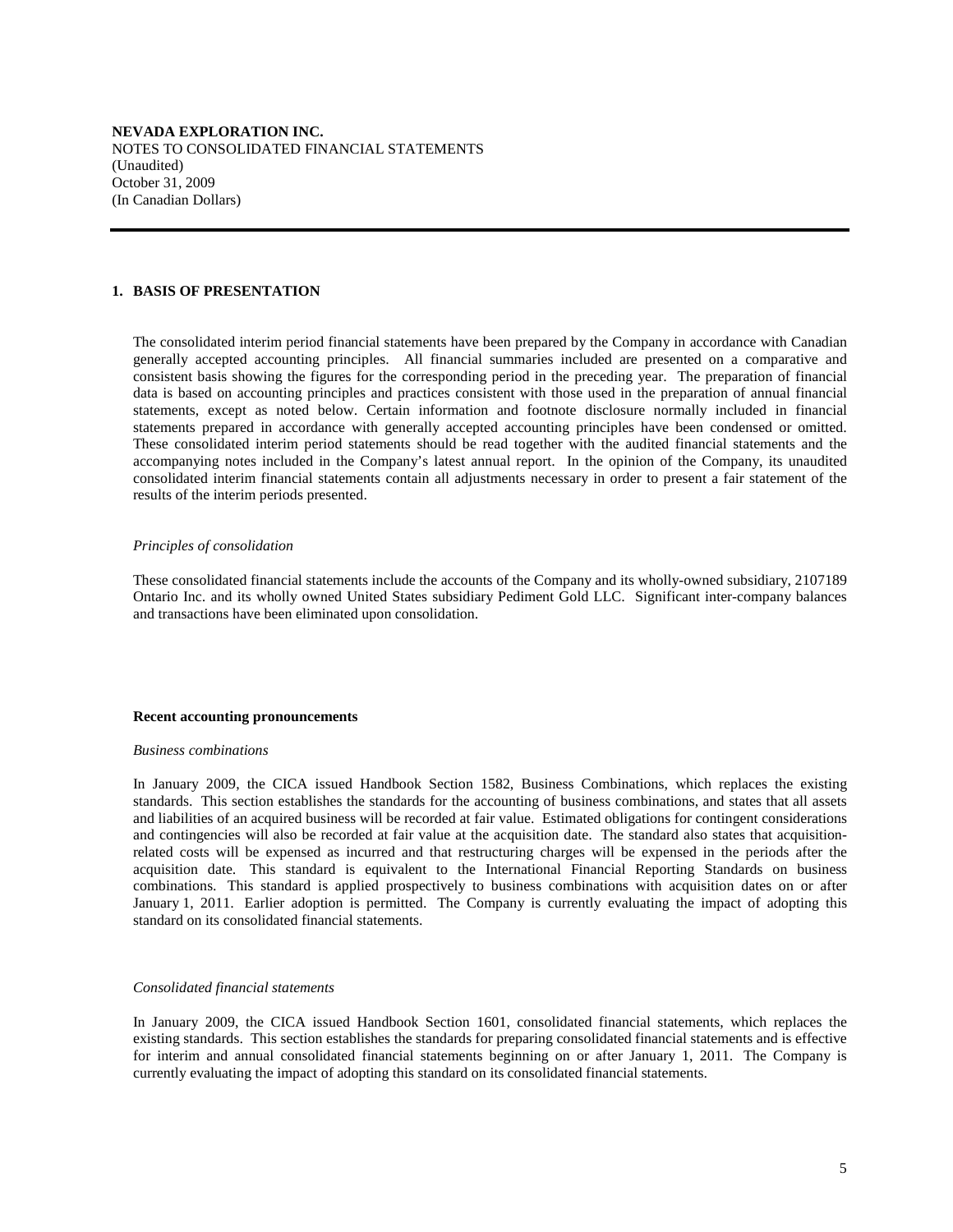### **1. BASIS OF PRESENTATION** (Continued)

 *International financial reporting standards ("IFRS")* 

 In 2006, the Canadian Accounting Standards Board ("AcSB") published a new strategic plan that will significantly affect financial reporting requirements for Canadian companies. The AcSB strategic plan outlines the convergence of Canadian GAAP with IFRS over an expected five year transitional period. In February 2008, the AcSB announced that 2011 is the changeover date for publicly-listed companies to use IFRS, replacing Canada's own GAAP. The date is for interim and annual financial statements relating to fiscal years beginning on or after January 1, 2011. The transition date of May 1, 2011 will require the restatement for comparative purposes of amounts reported by the Company for the year ended April 30, 2011. While the Company has begun assessing the adoption of IFRS for 2011, the financial reporting impact of the transition to IFRS cannot be reasonably estimated at this time.

# **2. NATURE AND CONTINUANCE OF OPERATIONS**

The Company was incorporated on April 6, 2006 under the Canada Business Corporations Act and is in the process of acquiring and exploring mineral properties and has not yet determined whether its properties contain reserves that are economically recoverable. The amounts shown for mineral properties and related deferred exploration costs represent costs incurred to date and do not reflect present or future values. The recoverability of these capitalized costs is dependent upon the existence of economically recoverable reserves, the ability of the Company to obtain necessary financing to complete the development of those reserves, and future profitable production.

These financial statements have been prepared in accordance with Canadian generally accepted accounting principles on a going concern basis that presumes the realization of assets and discharge of liabilities in the normal course of business for the foreseeable future. The Company has a working capital of \$172,631 as at October 31, 2009. These financial statements do not include any adjustments to the amounts and classification of assets and liabilities that might be necessary should the Company be unable to continue operations. Continued operations of the Company are dependent on the Company's ability to receive continued financial support, complete public equity financing, or generate profitable operations in the future. Under the current difficult economic environment, access to the capital markets to obtain equity financing is very uncertain, and indeed may be unavailable to the Company on a timely basis.

# **3. EQUIPMENT**

|                                                         |    |                              | October 31.<br>2009 |                             |     |                            |                                |    | April 30,<br>2009           |    |                              |  |
|---------------------------------------------------------|----|------------------------------|---------------------|-----------------------------|-----|----------------------------|--------------------------------|----|-----------------------------|----|------------------------------|--|
|                                                         |    | Cost                         |                     | Accumulated<br>amortization |     | Net<br>book<br>value       | Cost                           |    | Accumulated<br>amortization |    | Net<br>book<br>value         |  |
| Exploration equipment<br>Vehicles<br>Computer equipment | \$ | 465.280<br>142,697<br>23,257 | \$                  | 113,000<br>57.819<br>13.565 | \$. | 352,280<br>84.878<br>9,692 | \$472,909<br>288.319<br>23,257 | S. | 86,400<br>90,834<br>11,062  | \$ | 386,509<br>197,486<br>12,195 |  |
| Office equipment                                        |    | 80,868                       |                     | 40,313                      |     | 40,555                     | 87.720                         |    | 38,367                      |    | 49,533                       |  |
|                                                         |    | 712,102                      | \$                  | 224,697                     | \$. | 487,405                    | \$917,238                      |    | \$267,187                   | S  | 645,723                      |  |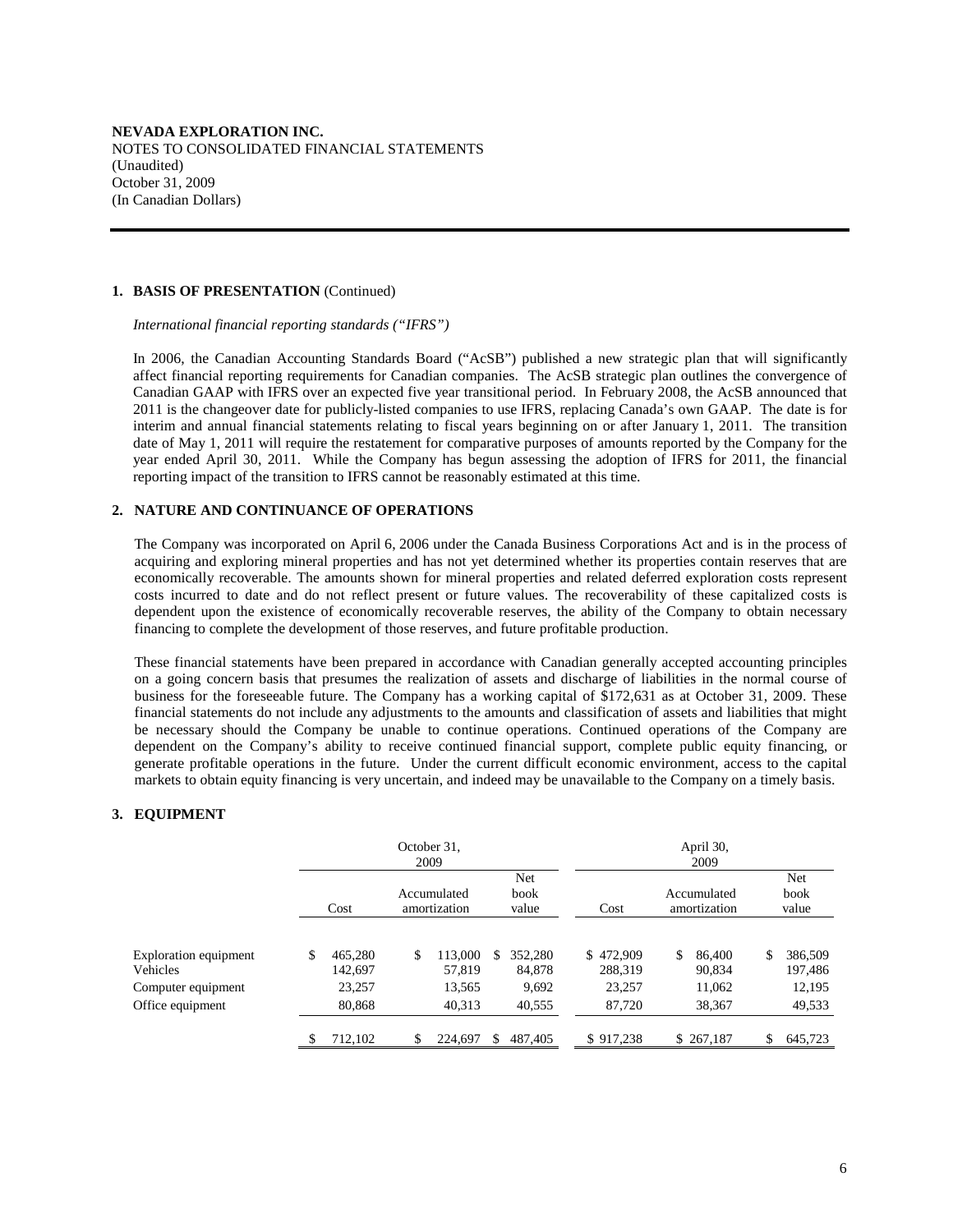NOTES TO CONSOLIDATED FINANCIAL STATEMENTS (Unaudited) October 31, 2009 (In Canadian Dollars)

# **4. MINERAL PROPERTIES**

|                                                                                         | <b>UCTUBER 31, 2009</b> |                       |                          |             |                                                      |           |                  |           |                                                      |              |                                                      |                  |
|-----------------------------------------------------------------------------------------|-------------------------|-----------------------|--------------------------|-------------|------------------------------------------------------|-----------|------------------|-----------|------------------------------------------------------|--------------|------------------------------------------------------|------------------|
|                                                                                         | AW                      | <b>BU</b>             | DU                       | FJ          | HP                                                   | JU        | KC               | RP        | <b>SP</b>                                            | WF           | WM                                                   | Total            |
| <b>Acquisition costs</b><br>Balance - beginning of period                               | \$273,615               | \$274,460             | \$45,306                 | \$223,171   | 33,519<br>S                                          | \$86,502  | \$260,161        | \$110,683 | \$146,786                                            | \$131,478    | \$47,353                                             | \$1,633,034      |
| Additions - cash<br><b>Additions - shares</b>                                           | 72,381                  | 72,108                | 12,982                   | 37,605      | $\overline{\phantom{a}}$<br>$\overline{\phantom{a}}$ | 32,045    | 139,991<br>9,250 | 45,809    | 66,926                                               | 45,424       | 14,978                                               | 540,249<br>9,250 |
| Balance – end of period                                                                 | 345,996                 | 346,568               | 58,288                   | 260,776     | 33,519                                               | 118,547   | 409,402          | 156,492   | 213,712                                              | 176,902      | 62,331                                               | 2,182,533        |
| <b>Exploration costs</b><br>Balance – beginning of period<br>Incurred during the period | 522,276                 | 921,262               | 38,923                   | 1,043,403   | 799,405                                              | 51,930    | 55,330           | 51,691    | 83,148                                               | 42,104       | 78,644                                               | 3,688,116        |
| <b>Drilling</b><br>Geochemical                                                          |                         |                       |                          | (37, 564)   |                                                      |           |                  |           | ٠                                                    | 5,111<br>155 | $\overline{\phantom{a}}$<br>$\overline{\phantom{a}}$ | (32, 453)<br>155 |
| Geophysics<br>Geological                                                                |                         | 216                   | $\overline{\phantom{a}}$ | 8,260       |                                                      |           |                  |           | $\overline{\phantom{a}}$<br>$\overline{\phantom{a}}$ | 13,266       | $\overline{\phantom{a}}$                             | 13,266<br>8,476  |
| Travel<br>Other                                                                         |                         | (1,361)<br>$\sim$     | ۰.                       | 2,128       |                                                      |           | 674<br>٠         |           | $\overline{\phantom{a}}$<br>٠                        | 4,421<br>597 | $\overline{\phantom{a}}$<br>$\sim$                   | 5,862<br>597     |
| Balance – end of period                                                                 | 522,276                 | 920,117               | 38,923                   | 1,016,227   | 799,405                                              | 51,930    | 56,004           | 51,691    | 83,148                                               | 65,654       | 78,644                                               | 3,684,019        |
| <b>Total costs</b>                                                                      |                         | \$868,272 \$1,266,685 | \$97,211                 | \$1,277,003 | \$832,924                                            | \$170,477 | \$465,406        | \$208,183 | \$296,860                                            | \$242,556    | \$140,975                                            | \$5,866,552      |

 $OCTOPEP 31, 2000$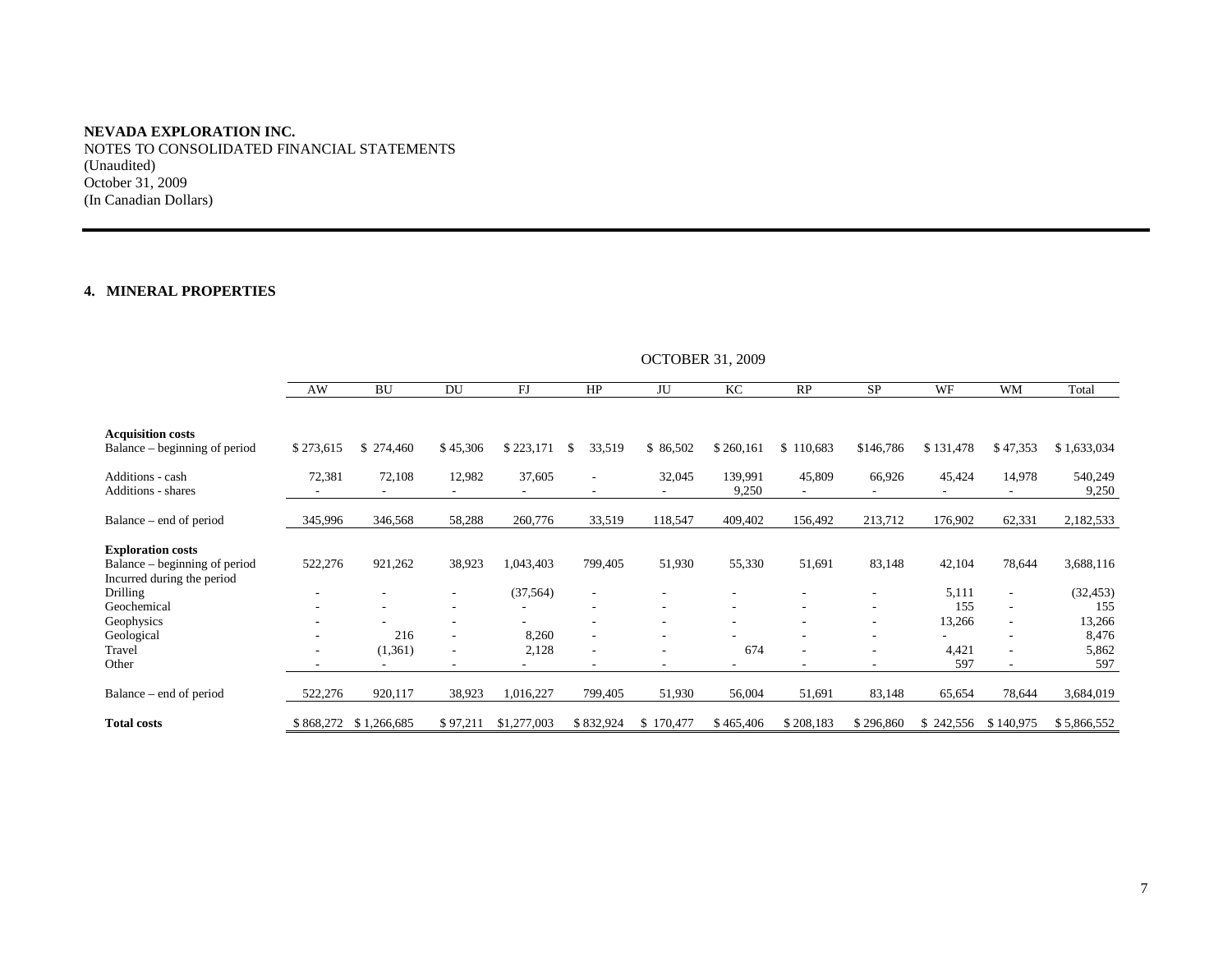NOTES TO CONSOLIDATED FINANCIAL STATEMENTS (Unaudited) October 31, 2009 (In Canadian Dollars)

# **4. MINERAL PROPERTIES** (Continued)

|                                                    | AW        | BC                       | <b>BU</b>   | DU                       | FJ            | HP        | JU                       | KC                       | RP        | <b>SP</b> | <b>WF</b> | <b>WM</b> | Total       |
|----------------------------------------------------|-----------|--------------------------|-------------|--------------------------|---------------|-----------|--------------------------|--------------------------|-----------|-----------|-----------|-----------|-------------|
| <b>Acquisition costs</b><br>Balance – beginning of |           |                          |             |                          |               |           |                          |                          |           |           |           |           |             |
| year                                               | \$100,384 | \$36,536                 | 223,882     | \$34,399                 | 198,806<br>S. | \$11,723  |                          | \$138,994                | \$70,252  | \$86,871  | \$ 34,387 | \$23,813  | \$960,047   |
| Additions                                          | 173,231   |                          | 50,578      | 10,907                   | 24,365        | 21,796    | 86,502                   | 121,167                  | 40,431    | 59,915    | 97,091    | 23,540    | 709,523     |
| Impairment of property                             |           | (36, 536)                |             |                          |               |           |                          |                          |           |           |           |           | (36, 536)   |
| Balance – end of year                              | 273,615   | $\sim$                   | 274,460     | 45,306                   | 223,171       | 33,519    | 86,502                   | 260,161                  | 110,683   | 146,786   | 131,478   | 47,353    | 1,633,034   |
| <b>Exploration costs</b><br>Balance – beginning of |           |                          |             |                          |               |           |                          |                          |           |           |           |           |             |
| year                                               | 160,739   | 22,540                   | 331,958     | 31,040                   | 909,034       | 770,728   | ٠                        | 53,295                   | 18,521    | 28,110    | 37,749    | 41,446    | 2,405,159   |
| Incurred during the year                           |           |                          |             |                          |               |           |                          |                          |           |           |           |           |             |
| <b>Drilling</b>                                    | 222,082   | 102,823                  | 489,389     | $\overline{\phantom{a}}$ | 103,148       | 21,452    | 392                      | $\overline{\phantom{a}}$ |           |           |           |           | 939,286     |
| Geochemical                                        | 56,595    | $\overline{\phantom{a}}$ | 4,924       | 6,168                    | 2,481         | 2,971     | $\overline{\phantom{a}}$ | (760)                    | 9,252     | 26,723    | $\sim$    | 13,262    | 121,617     |
| Geophysics                                         | 25,354    | $\overline{\phantom{a}}$ | 12,758      |                          |               |           | 47,555                   | ٠                        | 20,380    | 23,250    |           | 21,311    | 150,607     |
| Geological                                         | 2,552     |                          | 7,507       |                          | 521           | 68        |                          | ٠                        |           |           |           | 42        | 10,691      |
| Travel                                             | 36,490    | 1,164                    | 57,310      | 1,289                    | 21,182        | 3,041     | 842                      | ٠                        | 1,868     | 2,457     | 2,054     | 1,205     | 128,901     |
| Other                                              | 18,464    | 2,332                    | 17,416      | 426                      | 7,037         | 1,445     | 3,141                    | 2,795                    | 1,670     | 2,608     | 2,302     | 1,378     | 60,714      |
| Impairment of property                             |           | (128, 859)               |             | $\overline{\phantom{a}}$ |               |           |                          | $\overline{\phantom{a}}$ |           |           |           |           | (128, 859)  |
| Balance – end of year                              | 522,276   | $\overline{\phantom{a}}$ | 921,262     | 38,923                   | 1,043,403     | 799,405   | 51,930                   | 55,330                   | 51,691    | 83,148    | 42,104    | 78,644    | 3,688,116   |
| <b>Total costs</b>                                 | \$795,891 |                          | \$1,195,722 | \$ 84,229                | \$1,266,574   | \$832,924 | \$138,432                | \$ 315,491               | \$162,374 | \$229,934 | \$173,582 | \$125,997 | \$5,321,150 |

APRIL 30, 2009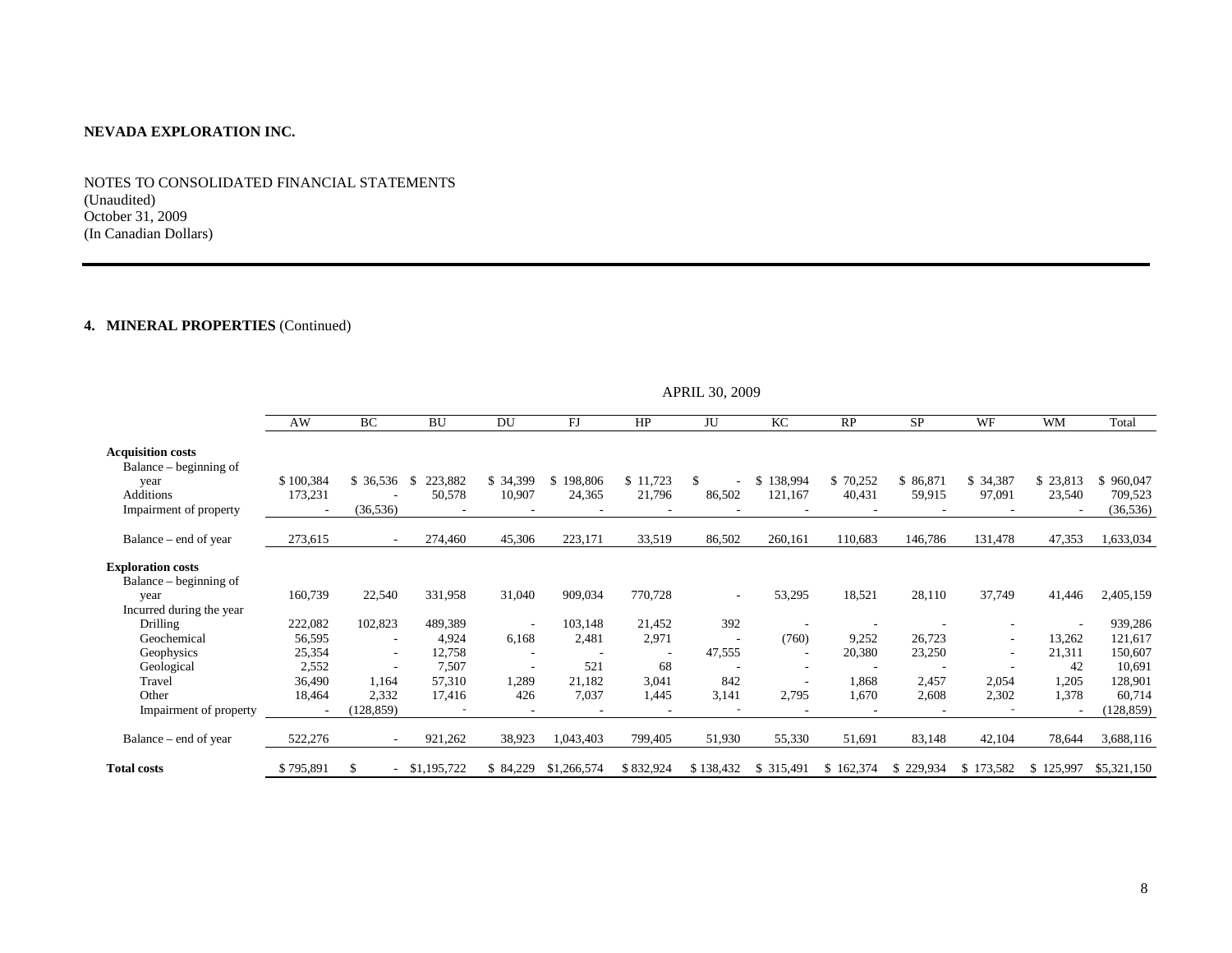NOTES TO CONSOLIDATED FINANCIAL STATEMENTS (Unaudited) October 31, 2009 (In Canadian Dollars)

# **4. MINERAL PROPERTIES** (Continued)

# **Awakening (AW)**

The Awakening Project is located in Humboldt County, Nevada, approximately 50 km north-northwest of Winnemucca, Nevada. The Company has a 100% interest in 420 claims (approx.  $34.0 \text{ km}^2$ ) at Awakening. On July 1, 2008, the Company entered into a Mining Lease agreement with DIR Exploration Inc. ("DIR") on 15 claims (approx. 120 hectares), subject to a 3% NSR to DIR. Under the terms of the agreement, the Company is required to pay a minimum advanced royalty of USD\$60,000 annually commencing on the fourth anniversary.

# **Bull Creek (BU)**

The Bull Creek Project is located in Humboldt County, Nevada, approximately 60 km west-northwest of Winnemucca, Nevada. The Company has a 100% interest in 301 claims (approx. 24.4 km<sup>2</sup>) at Bull Creek.

# **Dunphy (DU)**

The Dunphy Project is located in Eureka County, Nevada, approximately 40 km east of Battle Mountain, Nevada. The Company has a 100% interest in 78 claims (approx. 6.3 km<sup>2</sup>) at Dunphy.

## **Fletcher Junction (FJ)**

The Fletcher Junction Project is located in Mineral County, Nevada, approximately 30 km southwest of Hawthorne, Nevada. The Company has a 100% interest in 127 claims (approx. 10.3 km<sup>2</sup>) at the Fletcher Junction Project, subject to a 1.25% net smelter return royalty ("NSR") to Royal Gold, Inc.

## **Hot Pot (HP)**

On September 16, 2005, the Company entered into a Mining Lease Agreement on 8.8  $\text{km}^2$  at the Hot Project located in Humboldt County, Nevada, approximately 30 km northwest of Battle Mountain, Nevada. Under the terms of the agreement, the Company is required to make annual payments of USD\$20,000 on each anniversary, and the agreement is subject to a 3%NSR to the property owner. The Company also controls 6 claims (approx. 50 hectares) at Hot Pot. All of the Company's mineral interests at Hot Pot are subject to a 1.25% NSR to Royal Gold, Inc.

On June 4, 2009, the Company entered into an Exploration Agreement with International Enexco Ltd. ("Enexco") whereby Enexco can earn a 51% interest in the Hot Pot Property by drilling 6,000 meters (19,600ft) over three years, with the option to earn an additional 19%, for 70% total, by drilling another 3,000 meters (9,800ft) during the fourth year.

# **Jungo (JU)**

The Jungo Property is located both Humboldt and Pershing Counties, Nevada, approximately 60 km west of Winnemucca, Nevada. The Company has a 100% interest in 192 claims (approx.  $15.5 \text{ km}^2$ ) at Jungo.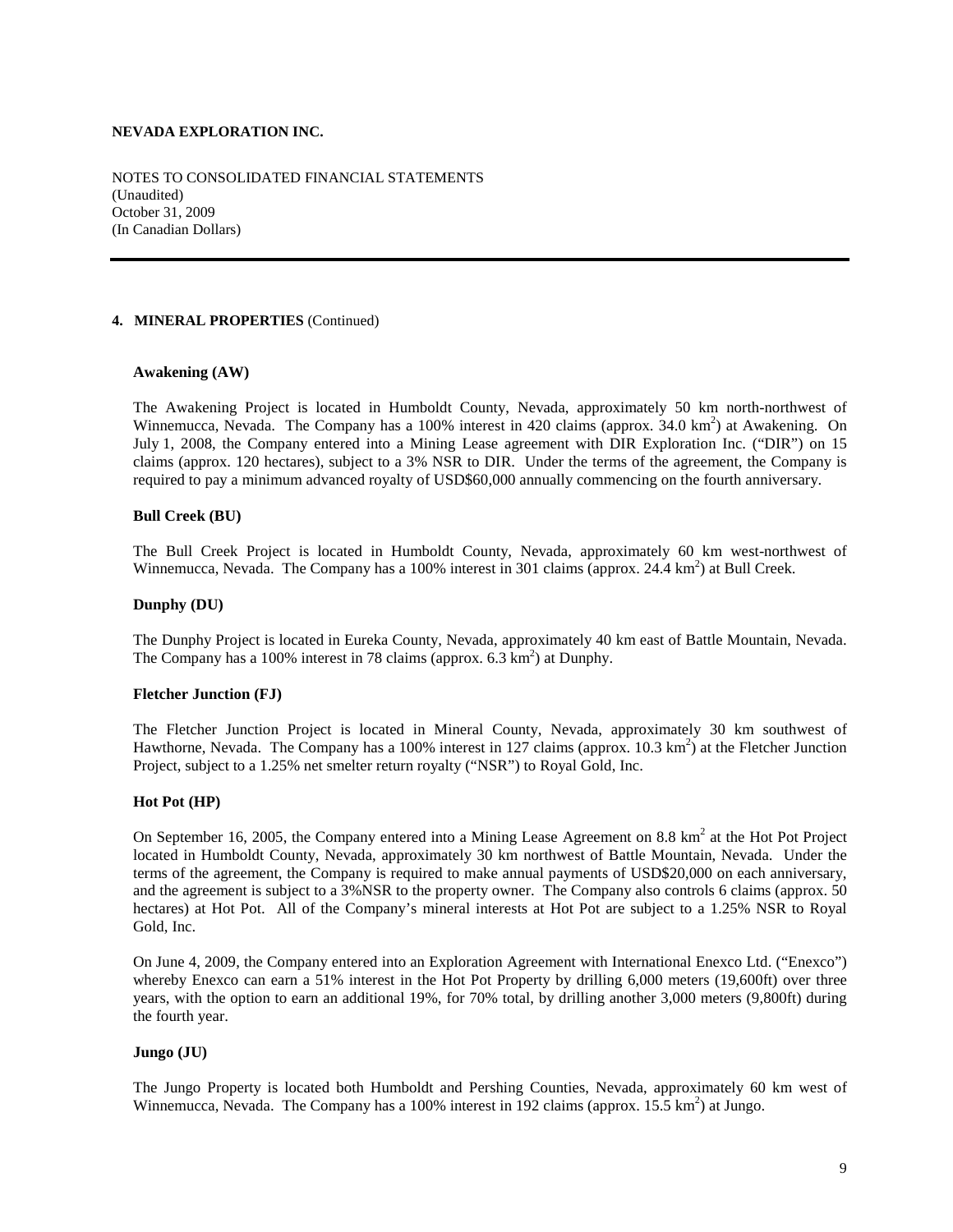#### **4. MINERAL PROPERTIES** (Continued)

## **Kelly Creek (KC)**

The Kelly Creek Project is located in Humboldt County, Nevada, approximately 40 km north-northwest of Battle Mountain, Nevada. The Company has a 100% interest in all 581 claims (approx. 47.0  $\text{km}^2$ ) at Kelly Creek.

During the period ended October 1, 2009, the Company entered into a Mining Lease and Option to Purchase Agreement with Genesis Gold Corporation ("Genesis"). Under the Agreement, the Company is the Operator and has the option to purchase 100% of the Genesis claims for 50,000 common shares (issued) and USD\$1,500,000, subject to a 1.5% Net Smelter Return Royalty ("Royalty"). The Company also has the option to purchase one half of the royalty (0.75%) for USD\$750,000.

## **Rye Patch (RP)**

The Rye Patch Project is located in Pershing County, Nevada, approximately 30 km northeast of Lovelock, Nevada. The Company has a 100% interest in 169 claims (approx.  $13.7 \text{ km}^2$ ) at Rye Patch. On May 22, 2008, the Company entered into a four year Mining Lease Agreement on an additional 65 hectares, subject to a 2.0% NSR. Under the terms of this agreement, the Company is required to make annual payments of USD\$10,000, and the Company has the option to purchase the property for USD\$325,000 at any time. On July 21, 2008, the Company entered into a four year Mining Lease Agreement on an additional 16 hectares, subject to a 2% NSR. Under the terms of this agreement the Company, is required to make annual payments of USD\$6,000, and the Company has the option to purchase this property for USD\$30,000.

#### **Sand Pass (SP)**

The Sand Pass Project is located in Humboldt County, Nevada, approximately 10 km north of Winnemucca, Nevada. The Company has a 100% interest in 197 claims (approx. 15.9 km<sup>2</sup>) at Sand Pass, and on July 10, 2008, the Company entered into a Mining Lease agreement for another 9.4  $km<sup>2</sup>$  with multiple parties, subject to a 2% NSR. Under the terms of the agreement, the Company is required to make minimum lease payments of USD\$31,000 each anniversary.

#### **Winnemucca Mountain (WM)**

The Winnemucca Mountain Project is located in Humboldt County, Nevada, approximately 5 km west of Winnemucca, Nevada. The Company has a 100% interest in 90 claims (approx. 7.3  $km^2$ ) at Winnemucca Mountain.

## **Whiskey Flats (WF)**

The Whiskey Flats Project is located in Mineral County, Nevada, approximately 20 km south of Hawthorne, Nevada. The Company has a 100% interest in 273 claims (22.1 km<sup>2</sup>) at Whiskey Flats.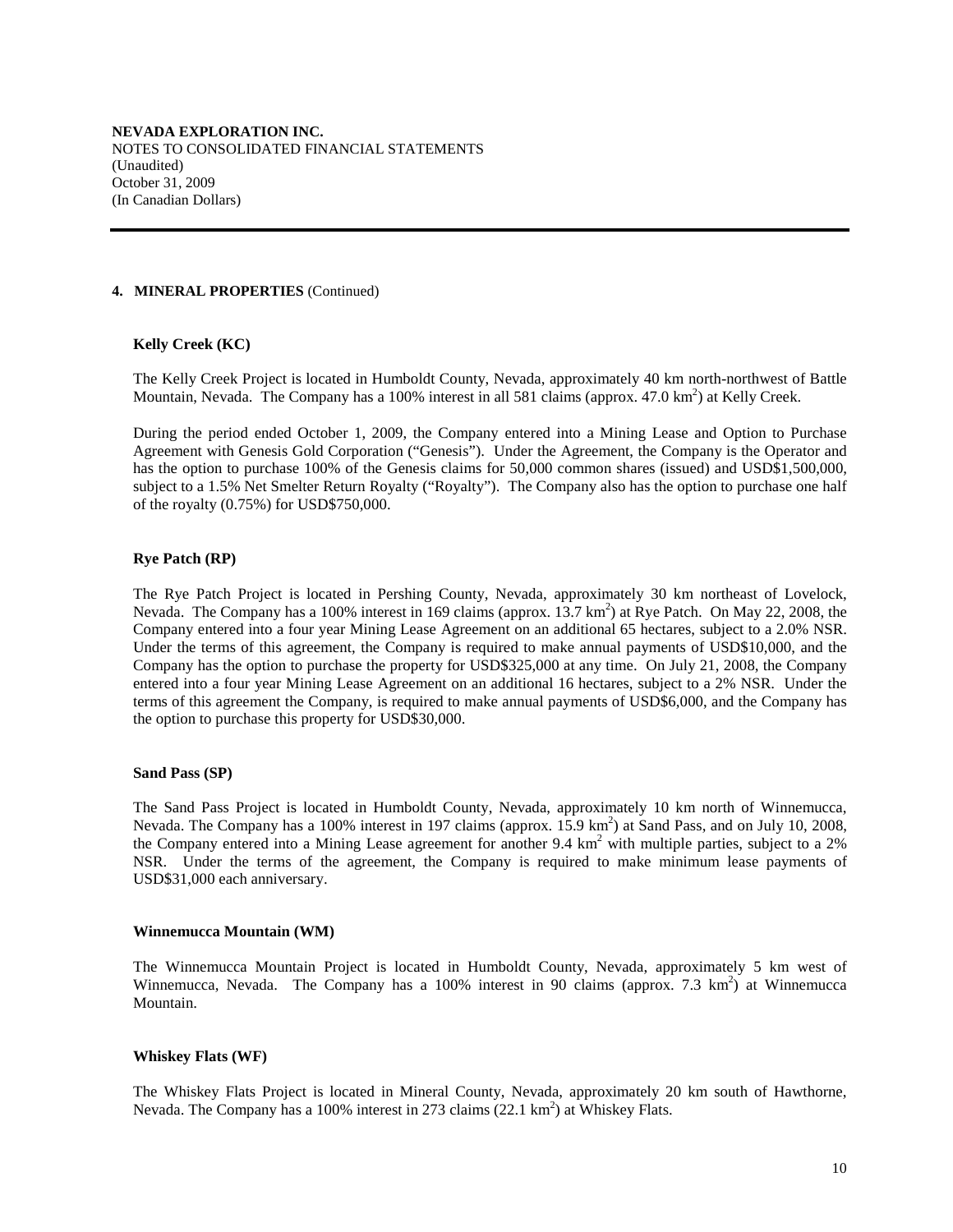# **5. LONG-TERM DEBT**

|                                                                                                                                                                                                    | October 31,<br>2009                       | April 30,<br>2009 |
|----------------------------------------------------------------------------------------------------------------------------------------------------------------------------------------------------|-------------------------------------------|-------------------|
| Loans bearing interest at 1.93% and 7.99% per annum, repayable in<br>monthly installments of US\$667 and US\$1,618 including interest,<br>maturing in 2013, secured by the vehicles and equipment. | 75,659<br>\$                              | 111,812<br>\$     |
| Current portion of long-term debt                                                                                                                                                                  | 25,904                                    | 37,670            |
|                                                                                                                                                                                                    | 49,755<br>\$                              | 74,142            |
| Remaining fiscal principal payments of long-term debt are as follows:                                                                                                                              |                                           |                   |
| 2010<br>2011<br>2012<br>2013                                                                                                                                                                       | \$<br>12,755<br>26,706<br>28,400<br>7,798 |                   |
|                                                                                                                                                                                                    | 75,659<br>P                               |                   |

# **6. CAPITAL STOCK**

Authorized, an unlimited number and without par value: Common shares, voting and participating. Issued and outstanding:

|                                                  | Number     | Amount          |
|--------------------------------------------------|------------|-----------------|
| <b>Balance – April 30, 2008</b>                  | 58,441,171 | 9,159,364<br>\$ |
| Exercise of options                              | 250,000    | 150,000         |
| Exercise of warrants                             | 337,933    | 103,325         |
| Ascribed value of options and warrants exercised |            | 261,847         |
| <b>Balance – April 30, 2009</b>                  | 59,029,104 | 9,674,536       |
| Share subscriptions                              | 20,995,673 | 1,102,272       |
| Share issue costs                                |            | (45,993)        |
| Shares for property                              | 50,000     | 9,250           |
| Balance – October 31, 2009                       | 80,074,777 | 10.740.065      |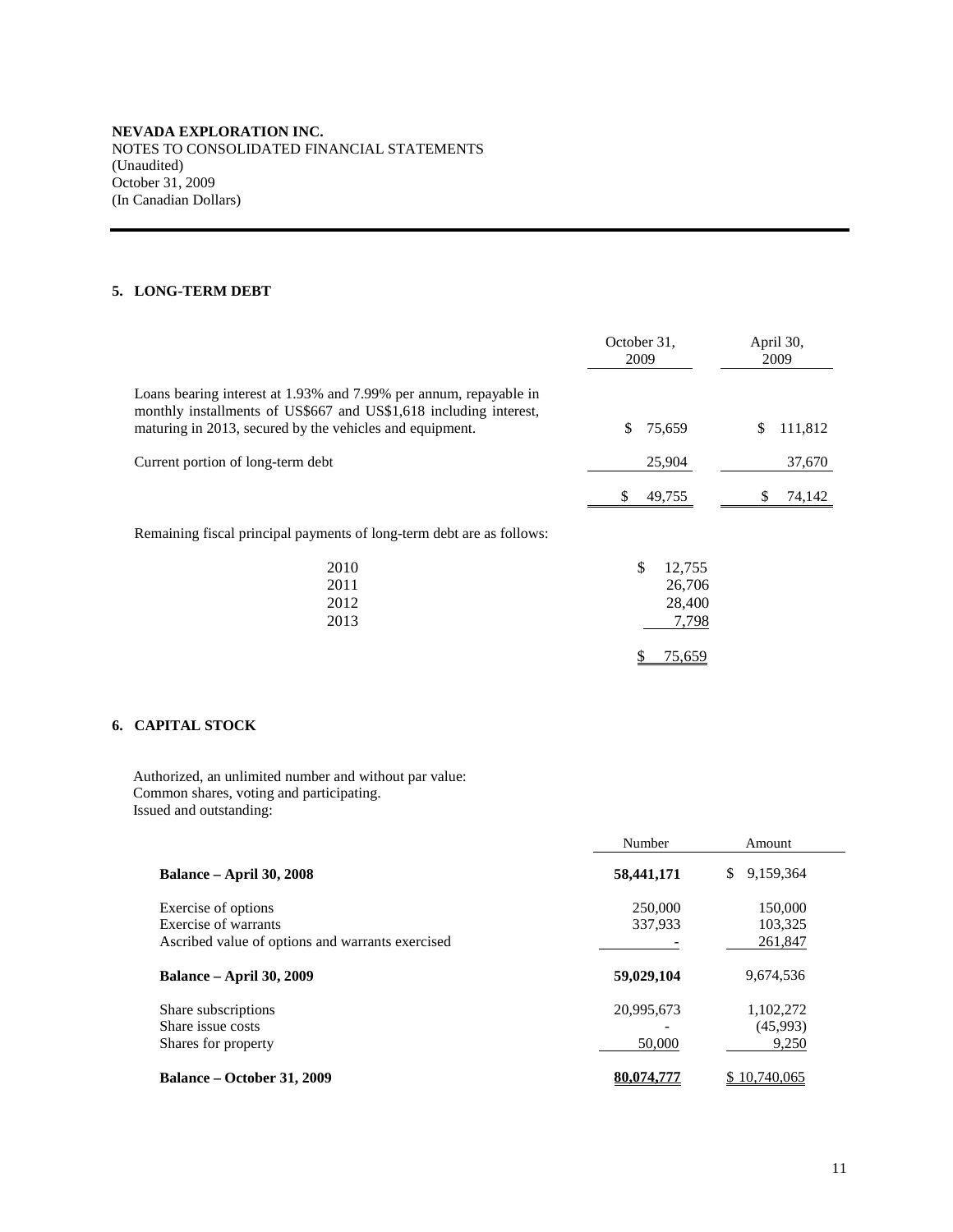## **6. CAPITAL STOCK** (cont'd…)

During the period ended October 31, 2009 the Company issued 20,995,673 units for gross proceeds of \$1,102,272 by way of a non-brokered private placement. Each unit consists of one common share and one-half of one common share purchase warrant. Each whole warrant will entitle the holder to purchase one common share at an exercise price of \$0.10 for a period of two years. In the event that the Company's volume weighted average share price averages at or above \$0.20 per share for 20 consecutive trading days on the TSX Venture Exchange, then the Company shall have the right to accelerate the warrant exercise period to the 30th day after the date on which the Company gives notice of acceleration. All shares issued are subject to a four month hold period expiring December 21, 2009, as well as to any other resale restrictions imposed by applicable securities regulatory authorities.The Company paid share issue costs, in connection with the private placement, of CAD\$36,693 in cash, and 161,000 Broker Warrants with a fair value of \$9,300 exercisable under the same terms as those warrants issued as part of the Units in the Offering. All Broker Warrants are subject to a four month hold period expiring January 3, 2010.

# **7. STOCK OPTIONS AND WARRANTS**

#### **Stock options**

The Company has a stock options plan under which it is authorized to grant options to executive officers and directors, employees and consultants enabling them to acquire up to 10% of the issued and outstanding common stock of the Company. Under the plan, the exercise price of each option equals the market price, minimum price or a discounted price of the Company's stock as calculated on the date of grant. The options can be granted for a maximum term of five years, and generally vest over a 3 year period.

During the period October 31, 2009, the Company granted 1,300,000 stock options resulting in stock-based compensation of \$190,000 using the Black-Scholes Option Pricing model. These amounts were recorded as contributed surplus on the balance sheet. The weighted average fair value of the options granted was \$0.15 per option. The Company also recorded stock based-compensation of \$63,681 as a result of vesting provisions tied to options granted in previous fiscal years.

Option pricing models require the use of estimates and assumptions including the expected volatility. Changes in underlying assumptions can materially affect the fair value estimates.

The following weighted average assumptions were used for the Black-Scholes valuation of options granted during the period:

|                          | Three Month  |
|--------------------------|--------------|
|                          | Period Ended |
|                          | October 31,  |
|                          | 2009         |
| Risk-free interest rate  | 2.57%        |
| Expected life of options | 5 years      |
| Annualized volatility    | 150.46%      |
| Dividend rate            | $0.00\%$     |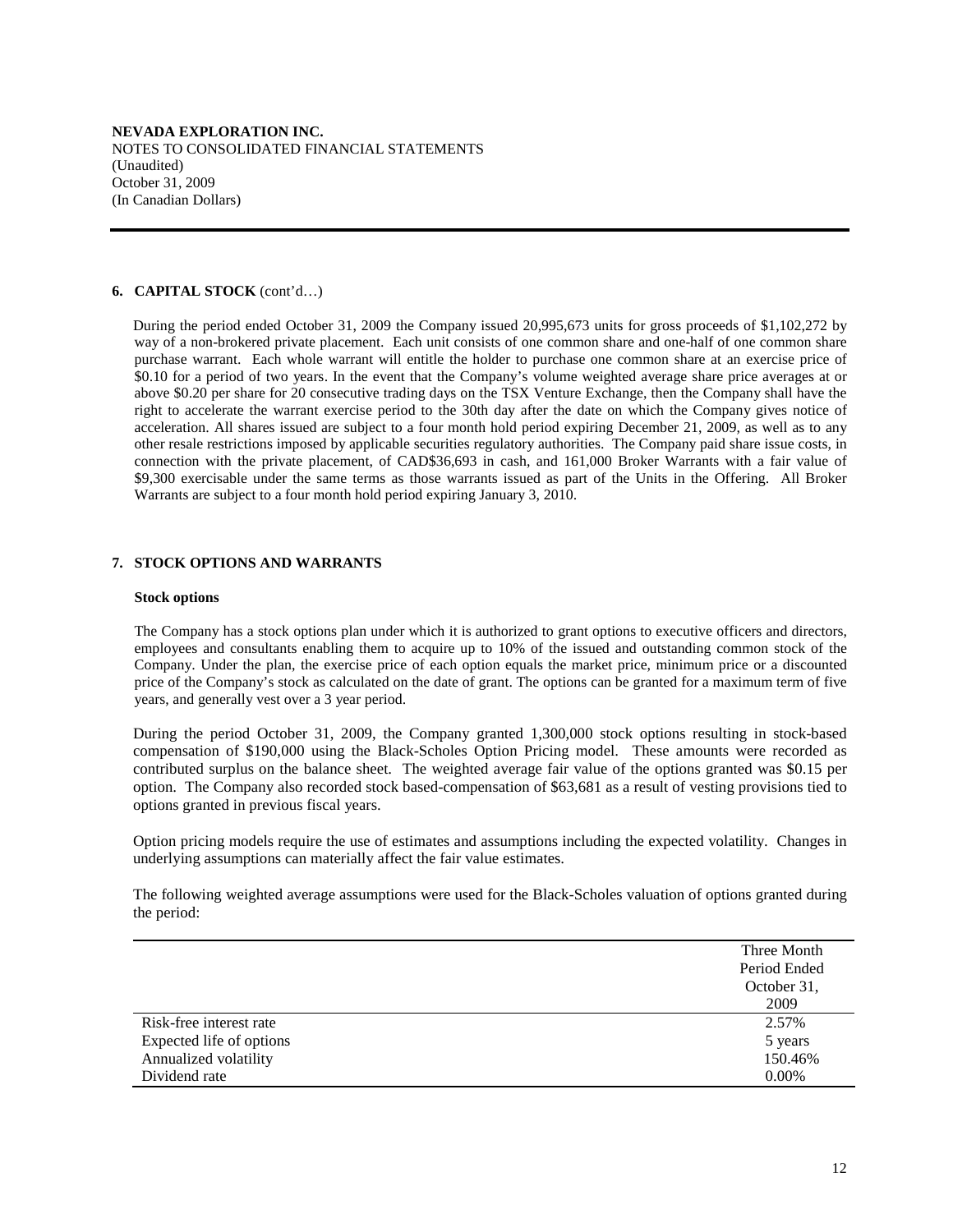# **7. STOCK OPTIONS AND WARRANTS** (cont'd…)

A summary of the Company's outstanding stock options is presented below.

|                                                         | Number<br>of Options                | Fair value of<br>Options      | Weighted Average<br><b>Exercise Price</b> |
|---------------------------------------------------------|-------------------------------------|-------------------------------|-------------------------------------------|
| Balance, April 30, 2008<br>Expired/forfeited            | 5,055,000<br>(1,955,000)            | \$<br>1,387,832<br>(152, 328) | \$<br>0.77<br>0.70                        |
| Exercised<br>Granted/vesting                            | (250,000)<br>200,000                | (128,066)<br>461,747          | 0.70<br>0.78                              |
| Balance, April 30, 2009<br>Granted/vesting<br>Forfeited | 3,050,000<br>1,300,000<br>(300,000) | 1,539,185<br>253,681          | 0.83<br>0.16<br>0.98                      |
| Balance, October 31, 2009                               | 4,050,000                           | \$<br>1,792,866               | \$<br>0.42                                |
| Number of options currently exercisable.                | 2,916,667                           | N/A                           | \$<br>0.63                                |

# **Warrants**

During the period ended October 31, 2009, the Company granted 160,000 agents' warrants resulting in a fair value of \$9,300 using the Black-Scholes Option Pricing model. These amounts were recorded as warrants on the balance sheet. The weighted average fair value of the warrants granted was \$0.058 per warrant.

The following weighted average assumptions were used for the Black-Scholes valuation of warrants granted during the period:

|                                                                              | Three Month<br>Period Ended<br>October 31,<br>2009 |
|------------------------------------------------------------------------------|----------------------------------------------------|
| Risk-free interest rate<br>Expected life of options<br>Annualized volatility | 1.20%<br>2 years<br>162.86%                        |
| Dividend rate                                                                | 0.00%                                              |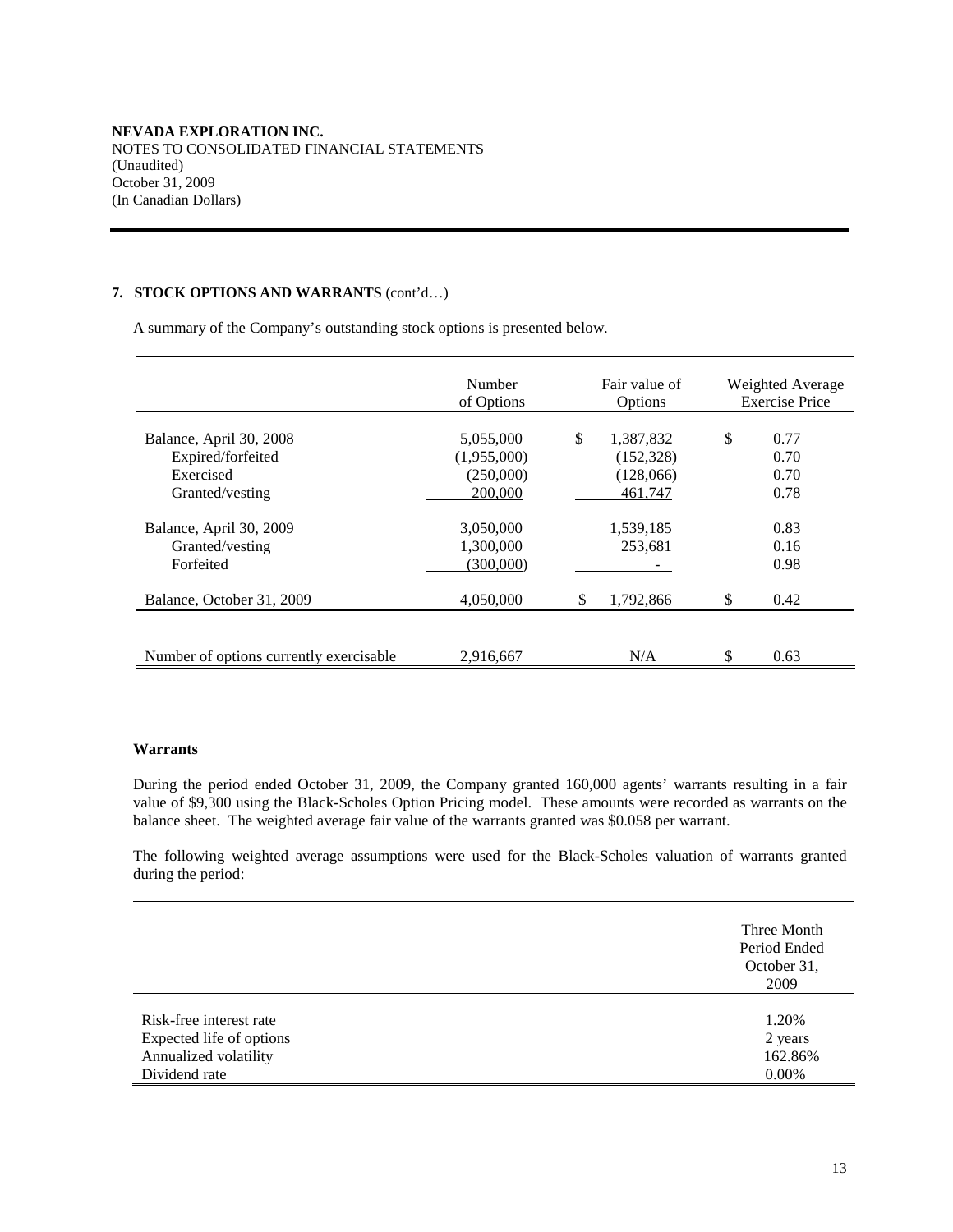# **7. STOCK OPTIONS AND WARRANTS** (cont'd…)

# **Warrants** (cont'd…)

A summary of the Company's outstanding warrants is presented below.

|                                                           | Number<br>of Warrants                  | Fair value of<br>Warrants                   | Weighted Average<br><b>Exercise Price</b> |                      |  |
|-----------------------------------------------------------|----------------------------------------|---------------------------------------------|-------------------------------------------|----------------------|--|
| Balance, April 30, 2008<br>Expired/forfeited<br>Exercised | 5,266,933<br>(4,024,000)<br>(337, 933) | \$<br>1,668,390<br>(1,255,866)<br>(133,781) | \$                                        | 0.76<br>0.64<br>0.80 |  |
| Balance, April 30, 2009<br>Granted                        | 905,000<br>10,658,837                  | 278.743<br>9,300                            |                                           | 1.50<br>0.10         |  |
| Balance, October 31, 2009                                 | 11,563,837                             | 288,043<br>\$                               | \$                                        | 0.21                 |  |
| Number of options currently exercisable.                  | 11.563.837                             | N/A                                         | \$                                        | 0.63                 |  |

The following incentive stock options and share purchase warrants were outstanding as at October 31, 2009:

| of shares<br>Expiry date<br>price                              |  |
|----------------------------------------------------------------|--|
| \$<br>600,000<br><b>Stock options</b><br>0.60<br>March 9, 2012 |  |
| 500,000<br>April 23, 2011<br>0.60                              |  |
| 350,000<br>0.95<br>June 8, 2012                                |  |
| 150,000<br>1.00<br>June 11, 2012                               |  |
| 950,000<br>1.00<br>March 4, 2013                               |  |
| 200,000<br>0.78<br>June 13, 2013                               |  |
| 1,300,000<br>0.16<br>September 30, 2014                        |  |
| 510,000<br>1.50<br>January 10, 2010<br>Warrants                |  |
| 395,000<br>March 12, 2010<br>1.50                              |  |
| 0.10<br>4,019,481<br>August 20, 2011                           |  |
| 6,639,356<br>September 2, 2011<br>0.10                         |  |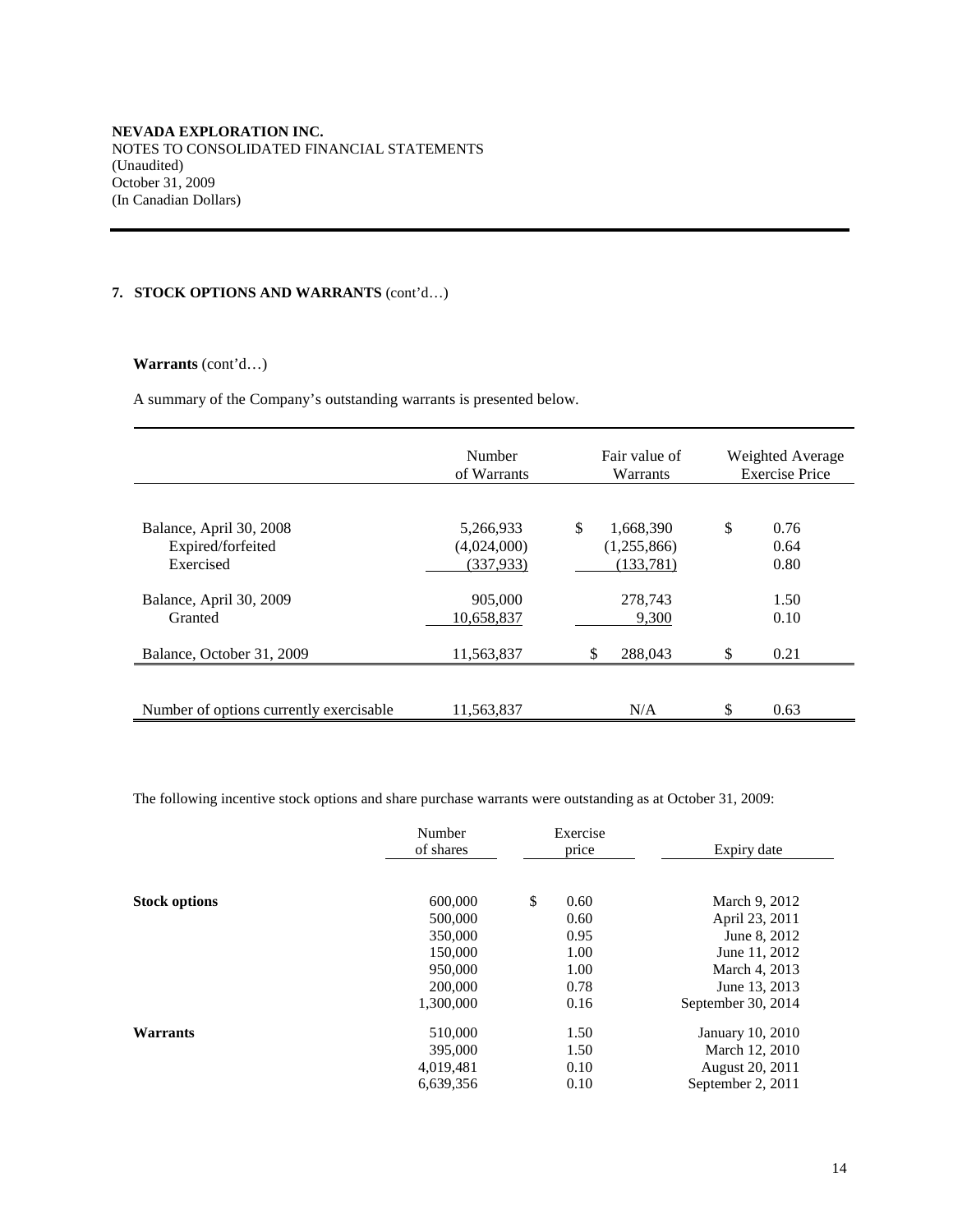# **8. CONTRIBUTED SURPLUS**

| Balance – April 30, 2008<br>Expired options<br>Expired warrants | -SS | 103.484<br>152,328<br>1,255,866 |
|-----------------------------------------------------------------|-----|---------------------------------|
| Balance – April 30, 2009 and October 31, 2009                   |     | \$1,511,678                     |

## **9. RELATED PARTY TRANSACTIONS**

During the period ended October 31, 2009, the Company:

- i) paid or accrued \$183,397 (US\$165,900) in management fees, recorded as salaries, to officers and directors of the Company.
- ii) paid or accrued \$32,168 in professional fees to a firm in which an officer and director of the Company is a partner.

As at October 31, 2009:

- i) loans receivable include an amount of \$264,432 (April 30, 2009 \$234,927) receivable from two officers and directors of the Company. The loans receivable are guaranteed by 2,100,000 common shares of the Company that are currently being held in trust. To date loans receivable includes interest of approximately \$37,840, \$7,840 of which was accrued during the six month period ended October 31, 2009.
- ii) accounts payable and accrued liabilities included:
	- a. an amount of \$15,000 due to a firm in which an officer and director of the Company is a partner.
	- b. an amount of \$125,969 (USD\$117,464) due to officers and directors of the Company for salary payable.

These transactions were in the normal course of operations and were measured at the exchange value, which represented the amount of consideration established and agreed to by the related parties.

# **10. COMMITMENTS**

a) The Company has entered into a lease agreement for premises expiring on November 30, 2012. The future minimum lease payments, by fiscal year, in USD are as follows:

| 2010 | 42,150<br>\$ |
|------|--------------|
| 2011 | 88,300       |
| 2012 | 90,900       |
| 2013 | 54,000       |
|      | \$275,350    |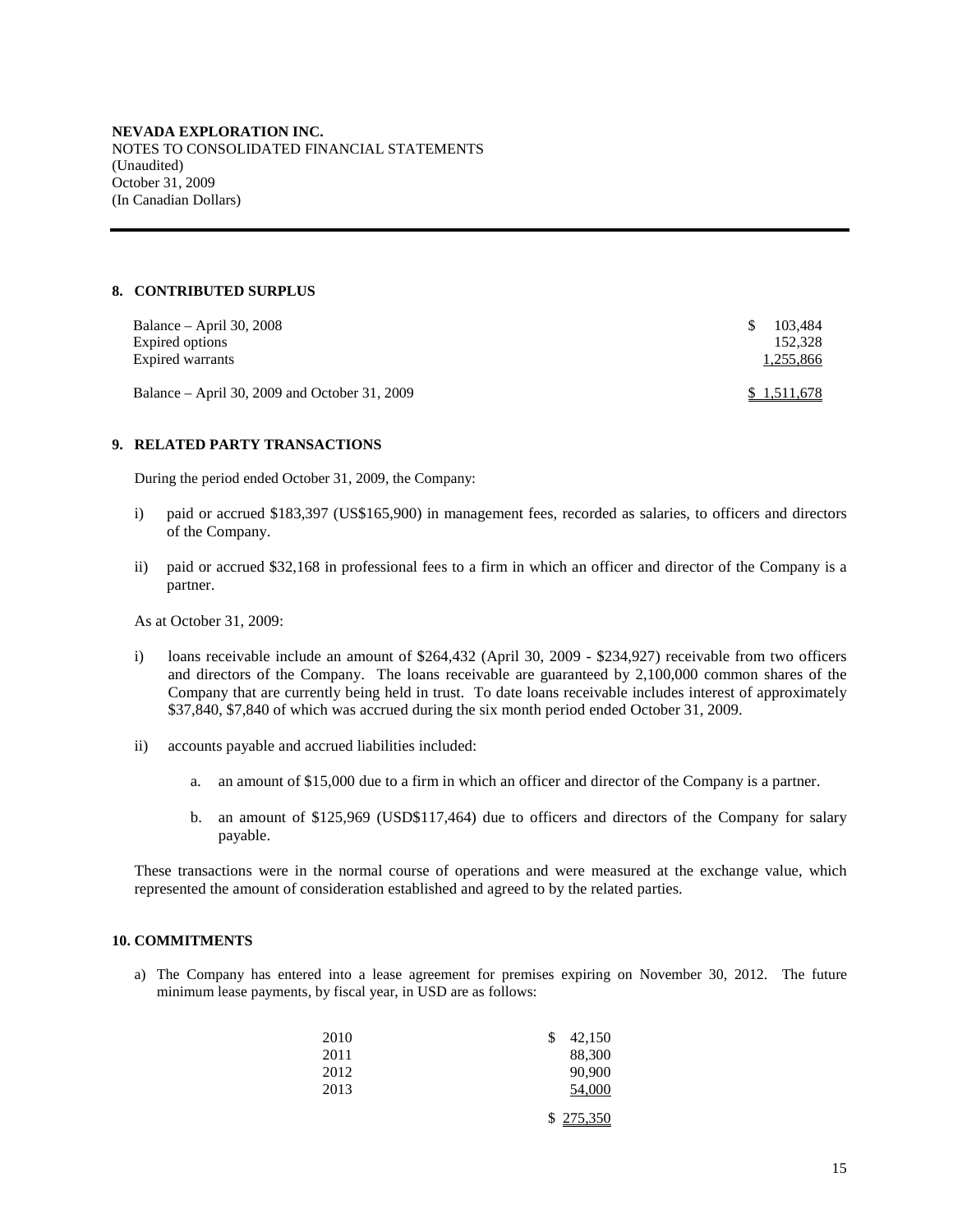## **11. FINANCIAL INSTRUMENTS**

#### *RISK MANAGEMENT POLICIES*

The Company is exposed to risk due to the nature of its financial instruments. Risk management is the responsibility of management and the Company did not use derivative instruments.

#### *FAIR VALUE*

The Company estimates the fair value of its financial instruments based on current interest rates, market value and pricing of financial instruments with comparable terms. Unless otherwise indicated, the carrying value of these financial instruments approximates their fair market value because of the near maturity of those instruments.

As at October 31, 2009 and April 30, 2009, the carrying amount of current financial assets and liabilities approximated the fair value because of the near maturity of those instruments and the carrying value of term deposits and the long-term debt is considered to approximate fair value since it bears interest at current rates for similar types of borrowing arrangements or investments.

#### *CREDIT RISK AND INTEREST RATE RISK*

It is management's opinion that the Company is not exposed to significant interest or credit risk arising from its financial instruments.

## *LIQUIDITY RISK*

Liquidity risk is the risk that the Company will not be able to meet its financial obligations as they fall due. The Company manages liquidity risk through the management of its capital structure and financial leverage, as outlined in Note 13 ("Capital Disclosures"). It also manages liquidity risk by continuously monitoring actual and projected cash flows. The Board of Directors reviews and approves the Company's operating and capital budgets, as well as any material transactions out of the normal course of business.

As at October 31, 2009, the Company was holding cash of \$180,671 and current liabilities of \$225,495. As a result of the limited cash the Company is exposed to liquidity risk and is reliant on the Company's ability to complete and equity financing.

# *FOREIGN EXCHANGE*

The Company is exposed to financial risk arising from fluctuations in foreign exchange rates and the degree of volatility of these rates. A significant portion of the Company's expenses is denominated in US dollars. Consequently, certain assets, liabilities and operating expenses are exposed to currency fluctuations. The Company does not use derivative instruments to reduce its exposure to foreign currency risk.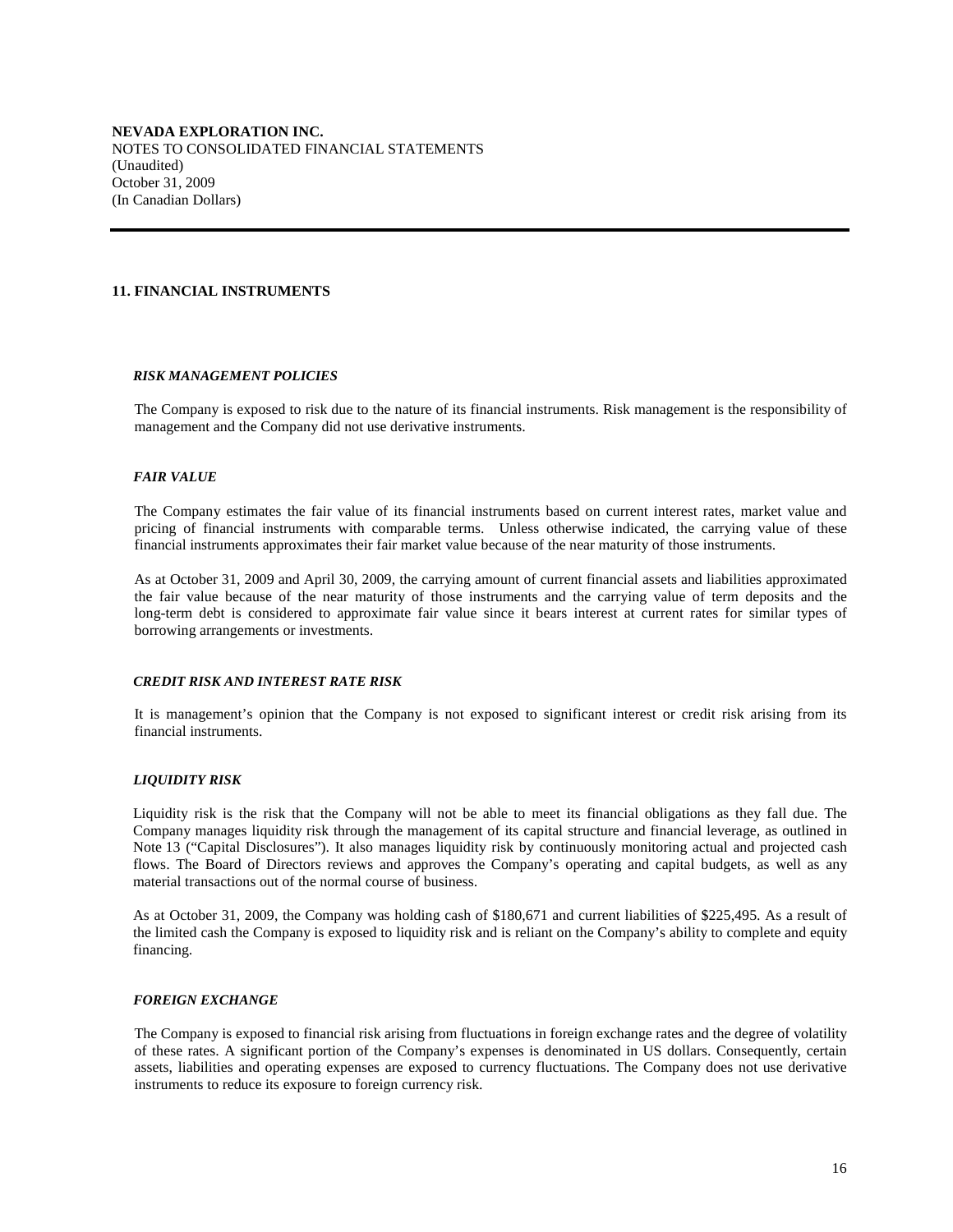#### **11. FINANCIAL INSTRUMENTS** (cont'd…)

#### *FOREIGN EXCHANGE* (cont'd…)

At October 31, 2009, the Company is exposed to currency risk through the following assets and liabilities denominated in US dollars:

| \$US       |
|------------|
| 34.661     |
| 221,195    |
| 89.900     |
| (124, 587) |
| (70, 551)  |
|            |

#### *NET EXPOSURE*

Based on the above net exposures as at October 31, 2009, and assuming that all other variables remain constant, a 10% change in the value of the US dollar against the Canadian dollar would result in an increase/decrease of \$15,600 in the loss from operations.

### **12. CAPITAL DISCLOSURES**

The Company's objectives when managing capital are: to safeguard its ability to continue as a going concern; and, to have sufficient capital to be able to fund the exploration and development of its mineral properties and acquisition of other mineral resources, for the benefit of its shareholders.

In order to maintain its capital structure, the Company, is dependent on equity funding and when necessary, raises capital through the issuance of equity instruments, primarily comprised of common shares and incentive stock options. In the management of capital, the Company includes the components of shareholders' equity as well as cash.

The Company prepares annual estimates of exploration expenditures and monitors actual expenditures compared to the estimates to ensure that there is sufficient capital on hand to meet ongoing obligations. The Company's investment policy is to invest its cash in highly liquid short-term deposits with terms of one year or less and which can be liquidated after thirty days without interest penalty. The Company currently has insufficient capital to fund its exploration programs and is reliant on completing an equity financing to fund further exploration. The Company is not subject to any externally imposed capital requirements.